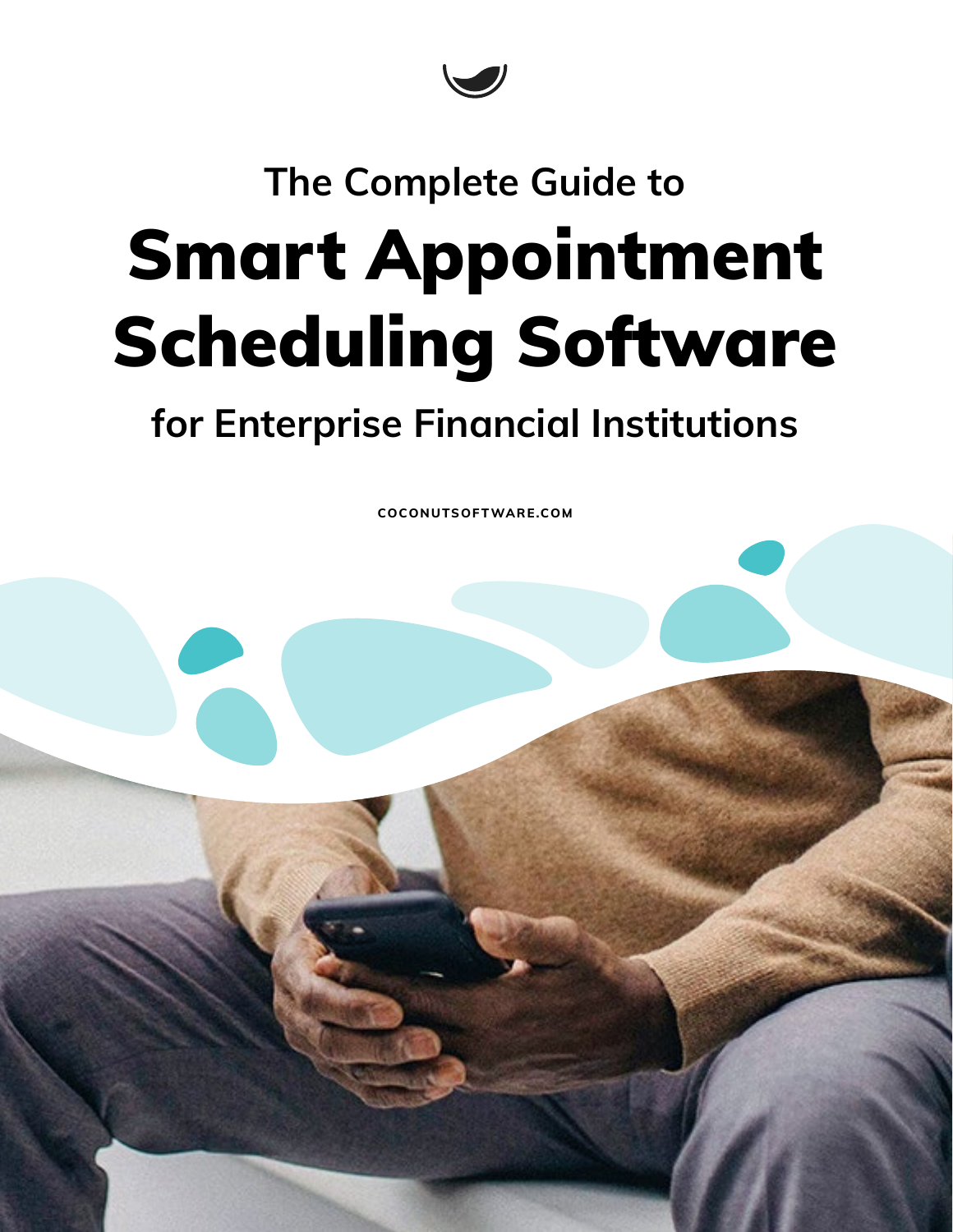## **Introduction**

Trends come and go, but some technology advancements are here to stay. One of these technologies is appointment booking software. With the Covid-19 pandemic shaping how we manage businesses across all industries, financial institutions like banks and credit unions are in the perfect position to capitalize on these latest innovations. In this fastpaced world, where every customer expects speed and convenience, implementing [appointment scheduling](https://en.wikipedia.org/wiki/Appointment_scheduling_software)  [software](https://en.wikipedia.org/wiki/Appointment_scheduling_software) is a smart choice for financial institutions.

Despite the revolutionary power of this software, many financial institutions have yet to grasp the returns on investment and benefits that appointment scheduling software can offer their current and prospective customers.

We have created a comprehensive guide that will illustrate the benefits and considerations of implementing enterprise-grade appointment scheduling software into your bank, credit union, wealth management firm, or tax preparation organization.

### **Contents**

| 1.0 | <b>How electronic appointment</b><br>booking systems can revolutionize<br>the financial services industry |
|-----|-----------------------------------------------------------------------------------------------------------|
| 2.0 | What is an electronic appointment<br>booking system?                                                      |
| 3.0 | How online booking platforms tie<br>into financial industry trends                                        |
| 4.0 | <b>Best Appointment Apps for</b><br><b>Enterprises</b>                                                    |
| 5.0 | <b>Impact of a queue management</b><br>software on staff productivity                                     |
| 6.0 | How appointment web apps are<br>driving revenue in banks & credit<br>unions                               |
| 7.0 | Why online booking systems are<br>required for better retail banking<br>customer experience               |

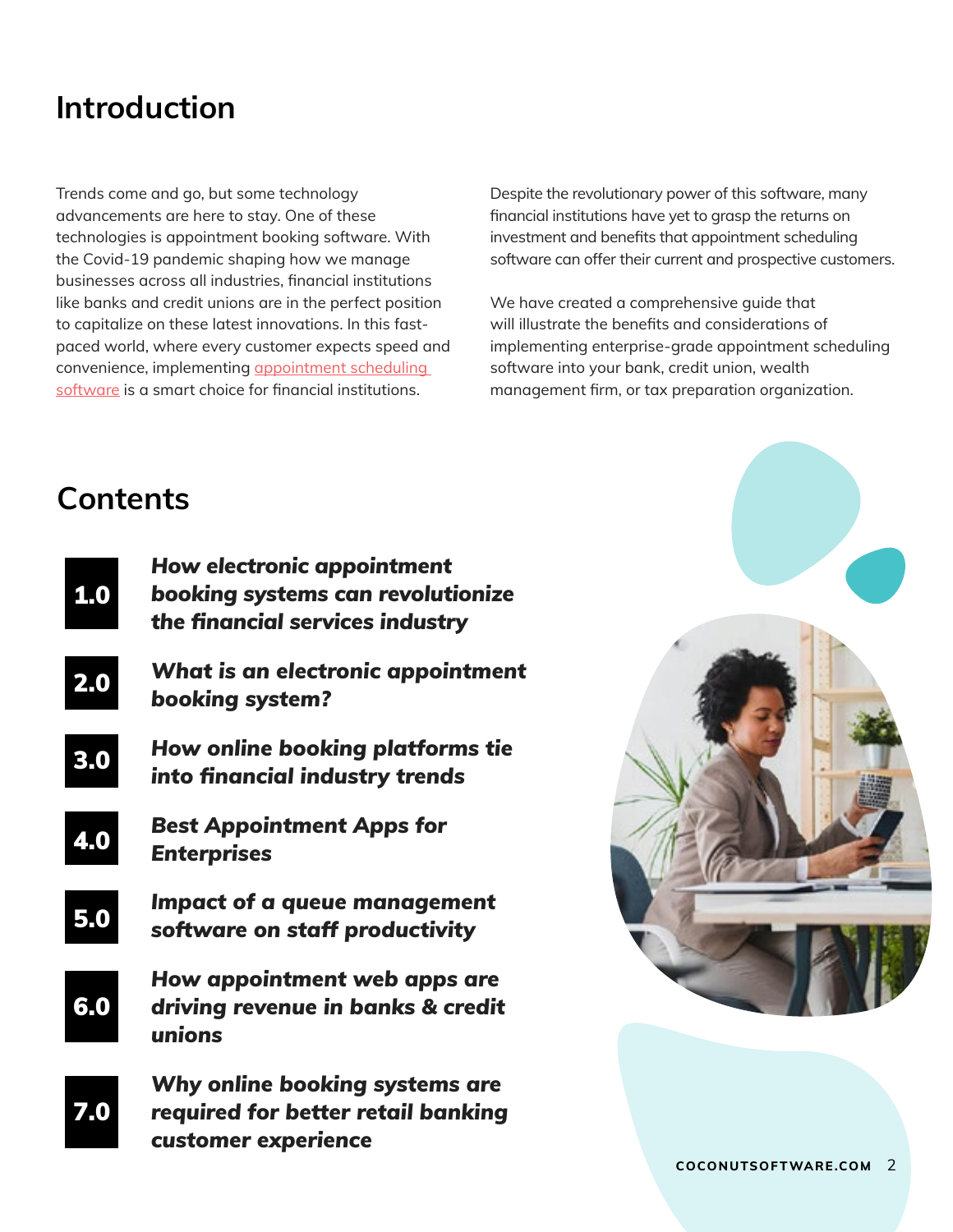## <span id="page-2-0"></span>*How electronic appointment booking systems can revolutionize the financial services industry 1.0*

Over the past decade, consumers and staff have primarily used traditional methods to book appointments or simply could not manage prebooked appointments at scale. Imagine the stress of receiving hundreds of calls per month while manually entering prospects and customers' data. Another primary concern is keeping the customers on hold during calls. According to Hubspot [Research,](https://blog.hubspot.com/news-trends/live-chat-go-to-market-flaw) 66% of customers get frustrated when required to wait on hold or when forced to repeat information to different customer support personnel. This poor customer experience not only leads to disengaged call center staff, but you are also losing potential customers to your top competitors. Even if you are the incumbent financial institution, customers are looking for a brand that can provide a simple, seamless, and convenient experience.

Have your customers ever complained about the quality of your customer service as a result of tedious appointment booking? If yes, your organization is missing out on an increased wallet share and likely losing customers due to poor customer experience. For every one negative [customer experience](http://ww2.glance.net/wp-content/uploads/2015/07/Counting-the-customer_-Glance_eBook-4.pdf), you need [12 positive reviews](https://www.forbes.com/sites/danielnewman/2015/10/13/customer-experience-is-the-future-of-marketing/?sh=1db0b9c4193d)  to counter its effects. Why force your current and prospective customers through a painful experience when electronic appointment booking systems are readily available and simple to implement?

Before we dive deeper, let's briefly review electronic booking systems.

## $\leftarrow$ Date & Time Step 3 of 4When would you like to have your appointment? S M T W T F S 31 **1** 2 3 4 5 6 September 2025  $\epsilon$ Morning 8:00 AM | 8:30 AM | 9:30 AM | 10:00 AM | 11:00 AM 11:30 AM Afternoon 1:00 PM 1:30 PM 2:00 PM 2:30 PM 3:00 PM 3:30 PM 4:30 PM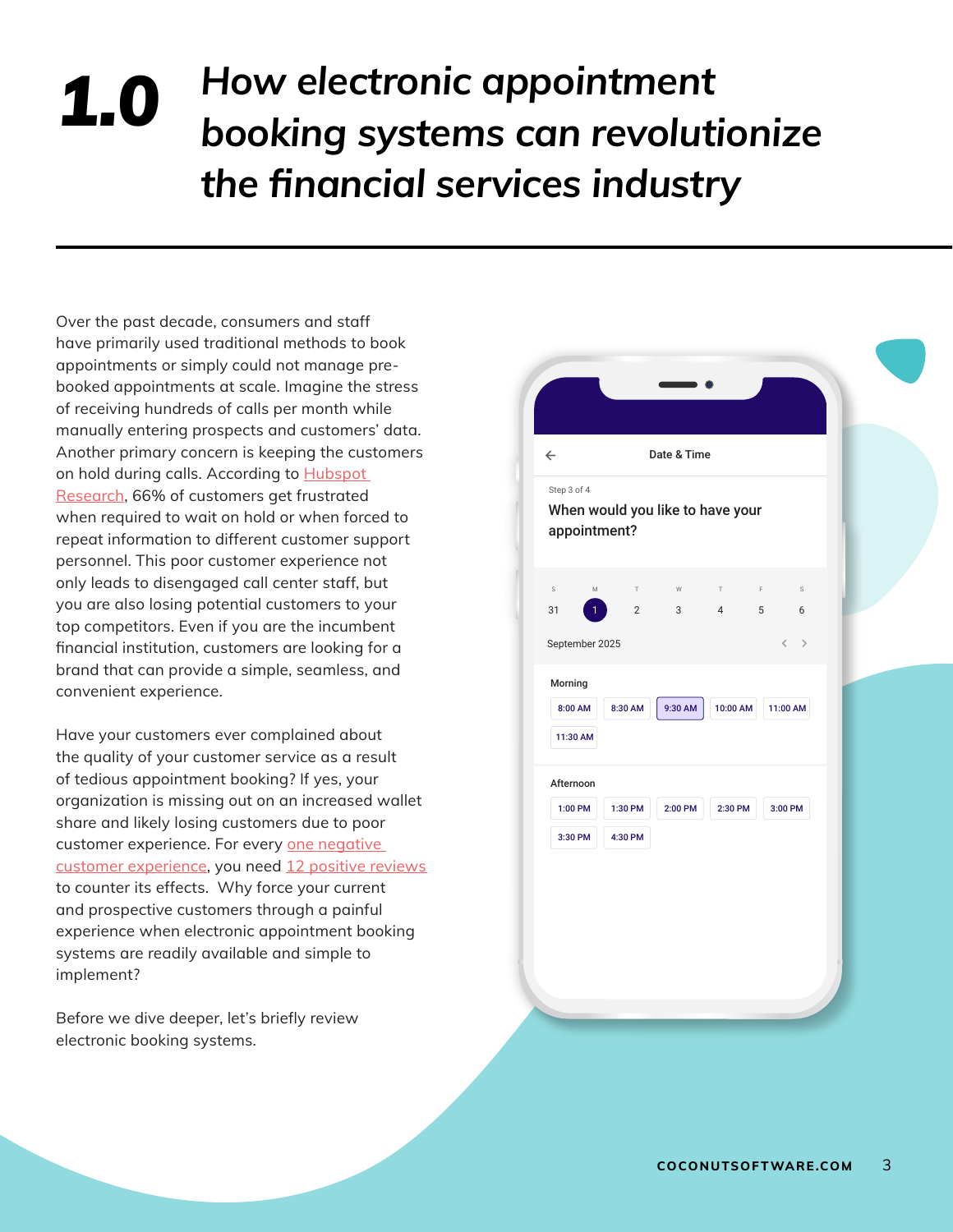# <span id="page-3-0"></span>*What is an electronic 2.0 appointment booking system?*

Also known as [online scheduling software](https://en.wikipedia.org/wiki/Scheduling_software) or appointment scheduling software, an electronic appointment booking system is a web-based program or application that allows customers to seamlessly book and secure appointments online via any internetconnected devices in real-time. In every business, customers value their time, and the financial institution is no exception. We have all come to the age where we want things done fast and seamlessly. Customers often see businesses that integrate automated technology as being better positioned to satisfy their needs. A [report](https://inmoment.com/blog/earning-and-destroying-customer-loyalty-retail-cx-trends-you-need-to-know/) from InMoment showed that 50% of customers had ditched a brand for a competitor that was better able to stay relevant and meet their needs effortlessly. With the real-time booking that electronic appointment systems offer, you can stay ahead of the competition.

Let's highlight some of the merits your financial institution stands to gain when it switches to an electronic booking system.

4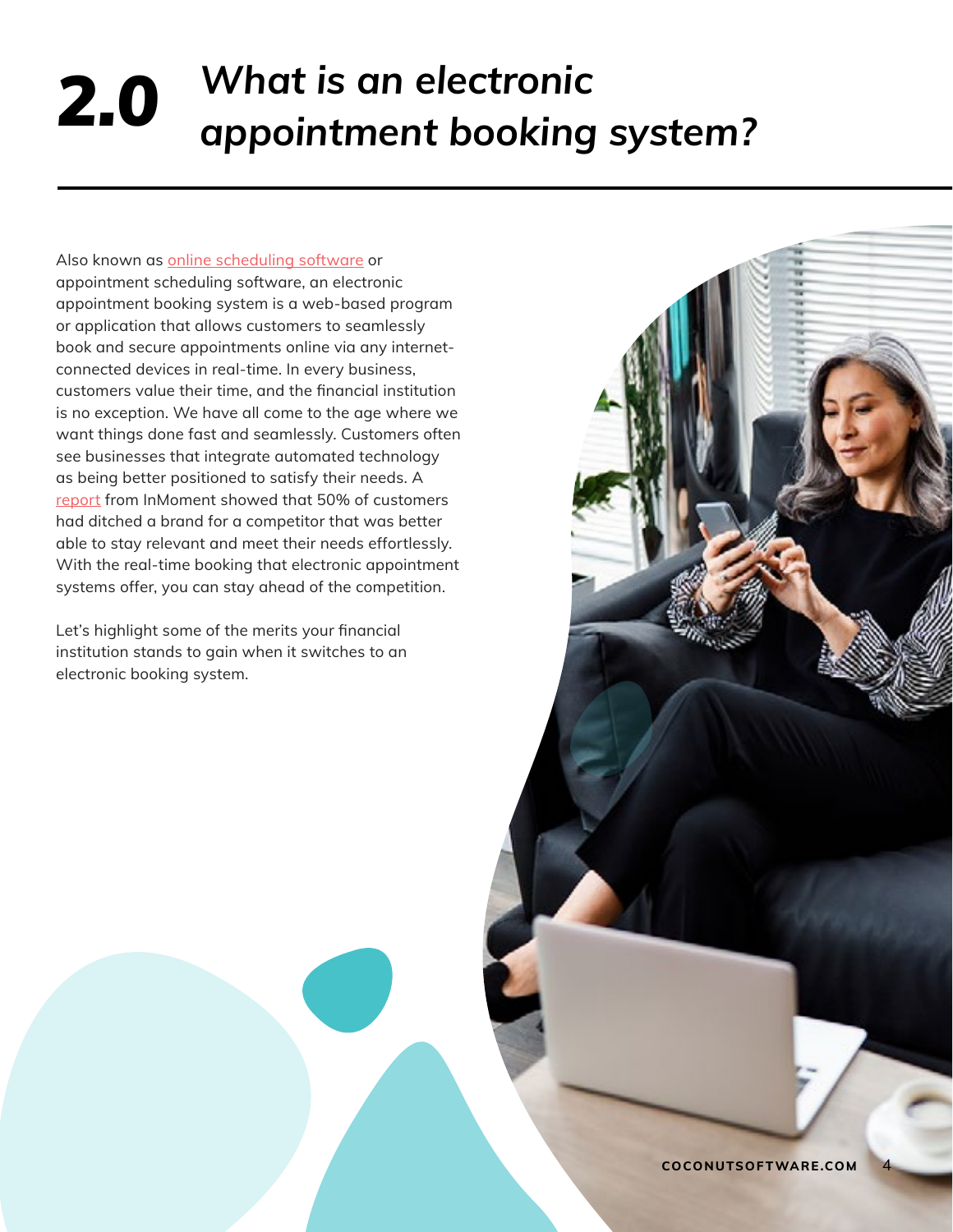### 2.1 **Revenue Increase**

Your revenue relies heavily on the number of customers you can serve at scale, as well as the opportunity to grow share of wallet through the cross-sell and up-sell of additional products to existing customers. Since most customers engage in some form of background research before choosing their ideal financial institution, having a booking system that works is nonnegotiable. Although it would be unfair to discard the usefulness of conventional booking methods like phone calls and in-person bookings, digital methods are simply faster, less expensive, and less prone to errors. With an electronic booking system, you can service more customers per day while improving customer satisfaction. In financial services, a mere 5% increase in customer retention scales up your margin by [25% to 95%.](https://hbswk.hbs.edu/archive/the-economics-of-e-loyalty) Customers can access a plethora of self-service options, depending on their 'channel of comfort.' Providing options to your customers as to how they are supported means they feel in charge of their banking experience, and their time is valued.



## 2.2 **Build a Strong Customer Relationship**

The smartest way to build a base of loyal customers is to make their lives easier and respect their time. This includes fast access to customer services, a critical value that an electronic booking system provides. A study conducted by Forrester revealed that 73% of customers acknowledged that valuing [their time](https://www.groovehq.com/customer-service-statistics) is the most critical attribute of excellent customer service. When booking an appointment, they can easily check what days and time slots are available and how best it fits into their schedule. If those customers have to cancel or rebook their appointments, they can do so in a few clicks.

*In financial services, a mere 5% increase in customer retention scales up your margin by a [25% to 95%.](https://hbswk.hbs.edu/archive/the-economics-of-e-loyalty)*

## 2.3 **Accurate Customer Records**

Harnessing electronic appointment booking systems provides an additional way to capture customer details and behaviors at every engagement with your financial institution. These details can then be analyzed to paint a picture of what your customer base looks like, as well as predict future behaviors. Since most electronic booking systems integrate cloud storage, you can rest assured that these details will always be available whenever you need them and can integrate into CRM tools such as Salesforce.

5

**COCONUTSOFTWARE.COM**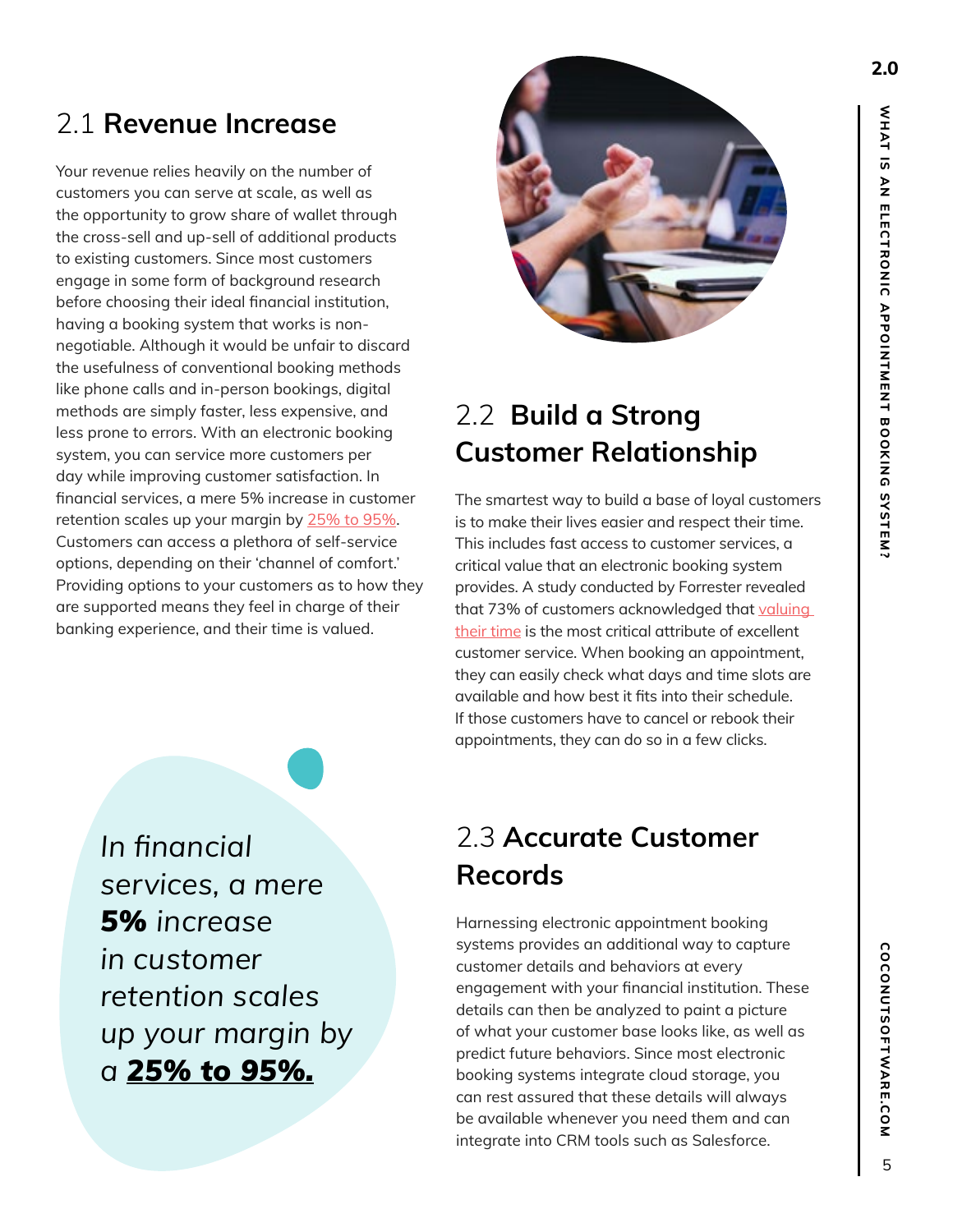# <span id="page-5-0"></span>*How online booking platforms tie 3.0 into financial industry trends*

The financial industry has experienced [massive growth](https://www.nber.org/papers/w13405) over the past few years. eCommerce platforms have further increased the need for digital banking services globally, with a [rise](https://www.entrepreneur.com/article/288286) in the number of entrepreneurs and business-oriented individuals. This transformation has triggered a transformation within the financial services industry, particularly helped along by the COVID-19 pandemic. With a growing customer base, building additional branches to service advisory or consultative services seems like a logical solution as customers can patronize branches closer to them – even though many customers prefer to bank online for transactional activities. However, this branch network expansion is an expensive strategy – the real estate footprint and the costs of labor and maintenance present another headache for bank management and stakeholders. Thus, there is a need for an innovative and cost-efficient means of meeting customers' needs while maintaining desired margins.

If you run a financial institution that prioritizes customer experience and is not yet using [online booking software,](https://www.coconutsoftware.com/) this can be a simple and relatively inexpensive way to quickly invigorate your customer engagement execution. Remote customers, in particular, can create accounts, make inquiries, and resolve issues without leaving the comfort of their homes - allowing for an improved inbranch experience for those services that do require an in-person discussion. Several [online booking platforms](https://www.coconutsoftware.com/) have succeeded in integrating their platform into the banking industry.



### **Flexibility is Expected**

Flexibility is an on-going trend in every business – even more so with the requirement of social distancing and concerns about customers' financial wellbeing. Since customers want to be helped in different ways, integrating online booking platforms allows your customers to choose how they'd like to have their appointment: over the phone, video conference, or in-person for a variety of services to meet their needs. Despite the growing incorporation of automated technologies into banking, many customers still prefer to explore other options. For instance, a study from [HubSpot Research](https://www.hubspot.com/marketing-statistics) showed that 62% of customers prefer email communication, 48% want phone calls, 42% favor live chat, while 36% have a preference for "Contact Us" forms.

However, an online booking platform doesn't eliminate the need for your staff; it merely allows them to concentrate on more significant issues and highervalue services, such as loan applications, mortgage negotiations, and wealth management, that provide profit growth for enterprise banks and credit unions.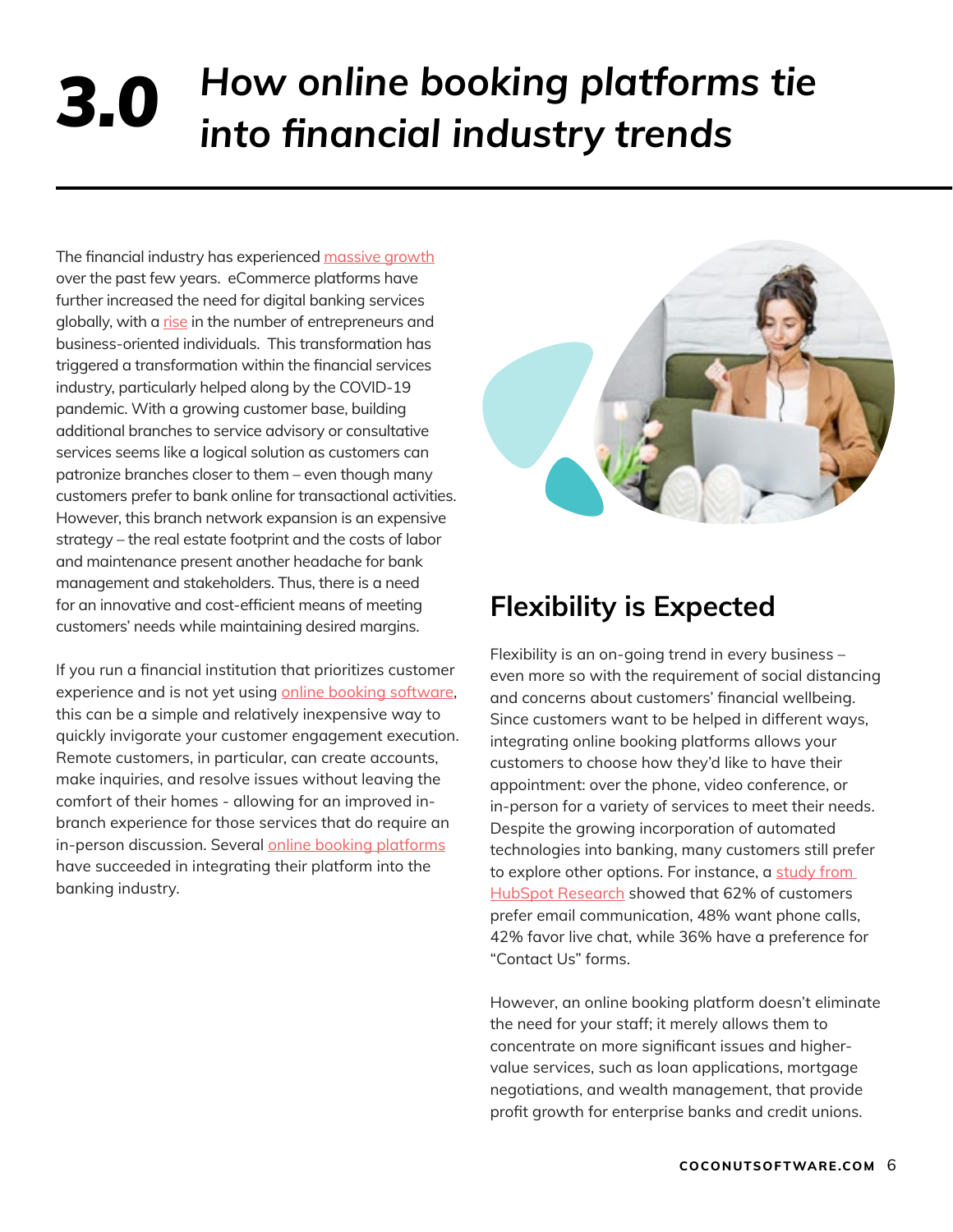# <span id="page-6-0"></span>*Best Appointment Apps 4.0 for Enterprises*

Even for the most experienced financial institutions choosing the best appointment app can be a complex process. This is because most apps offer similar functionalities and come with relatively similar plans. However, these are some of the factors to consider before choosing an appointment app for your enterprise.

## 4.1 **What Are the Benefits of an Appointment App?**

Here are some of the benefits an appointment app must offer before you should consider them for your enterprise financial institution:

- 24/7 self-serve scheduling
- Improved customer experience for clients
- Increased visibility for your institution
- Cost and Time savings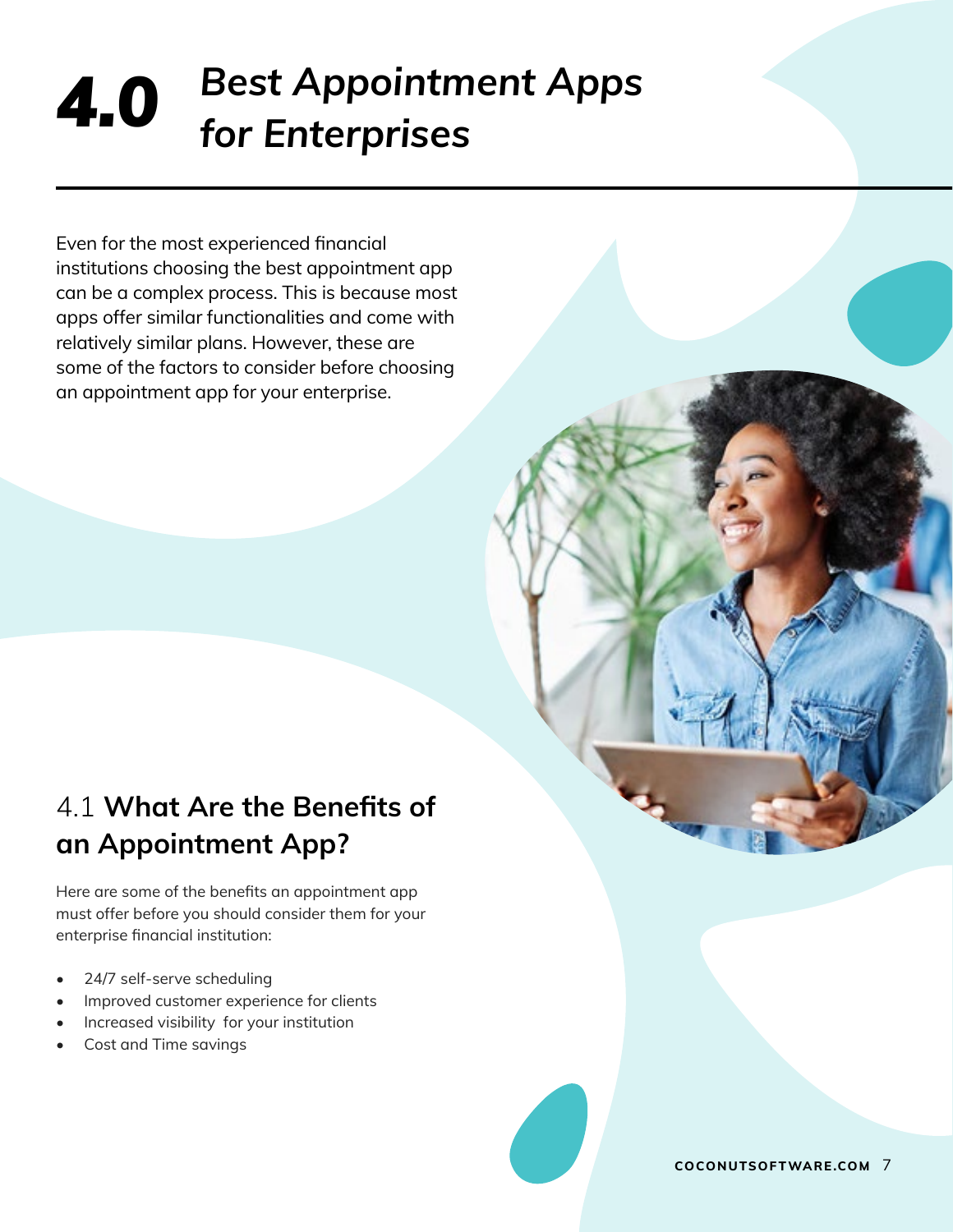4.2 **Features** Appointment apps have gradually gone from being optional to being a total necessity. As an enterprise that sees the big picture, and wants to improve your business effectiveness, any appointment you wish to invest in must have the following basic features.

#### *1. Simple Booking Process With Calendar Integration*

Be wary of appointment apps for enterprises with complicated functionality or a poorly designed customer interface. Go for simplicity instead of unnecessary complications. The goal of every appointment app is to get people through the booking process in an efficient way while capturing the required information to book the right service to answer their questions. Ideally, the app should be able to integrate quickly with the customer's calendar, like Google or Outlook, to remove the manual process of checking against their schedule and the schedule of the person they want to meet with.

#### *2. Convenient Appointment Scheduling & Monitoring*

Customers love it when they can track their appointment without having to use any third-party apps. Go for apps that can help your customers track their appointment effortlessly.



### *3. Automatic Reminders & Notifications*

In an intensively demanding world where an average individual has several things to keep in mind, your customers will appreciate automated reminders and notifications for booked appointments. The best appointment booking apps can send automatic reminders to your customers based on their preferences, either SMS or email. It should give them the flexibility of choosing between email/or phone reminders at a specific date or time. Ideally, the app will also integrate into in-branch technology so that customers can "check into" their appointment before they even enter the branch – particularly helpful in a time of social distancing.

#### *4. Autonomous Booking*

If an appointment booking app still requires customers to call your call center before they can book an appointment, then it's no better than the conventional method. It's advisable to go for a booking software that doesn't call for external input.

#### *5. Other Additional Features to Look for Include:*

- In-branch analytics integration
- Integrated marketing tools, such as Reserve with Google
- Attendance and booking features
- Ease of use
- Staff capabilities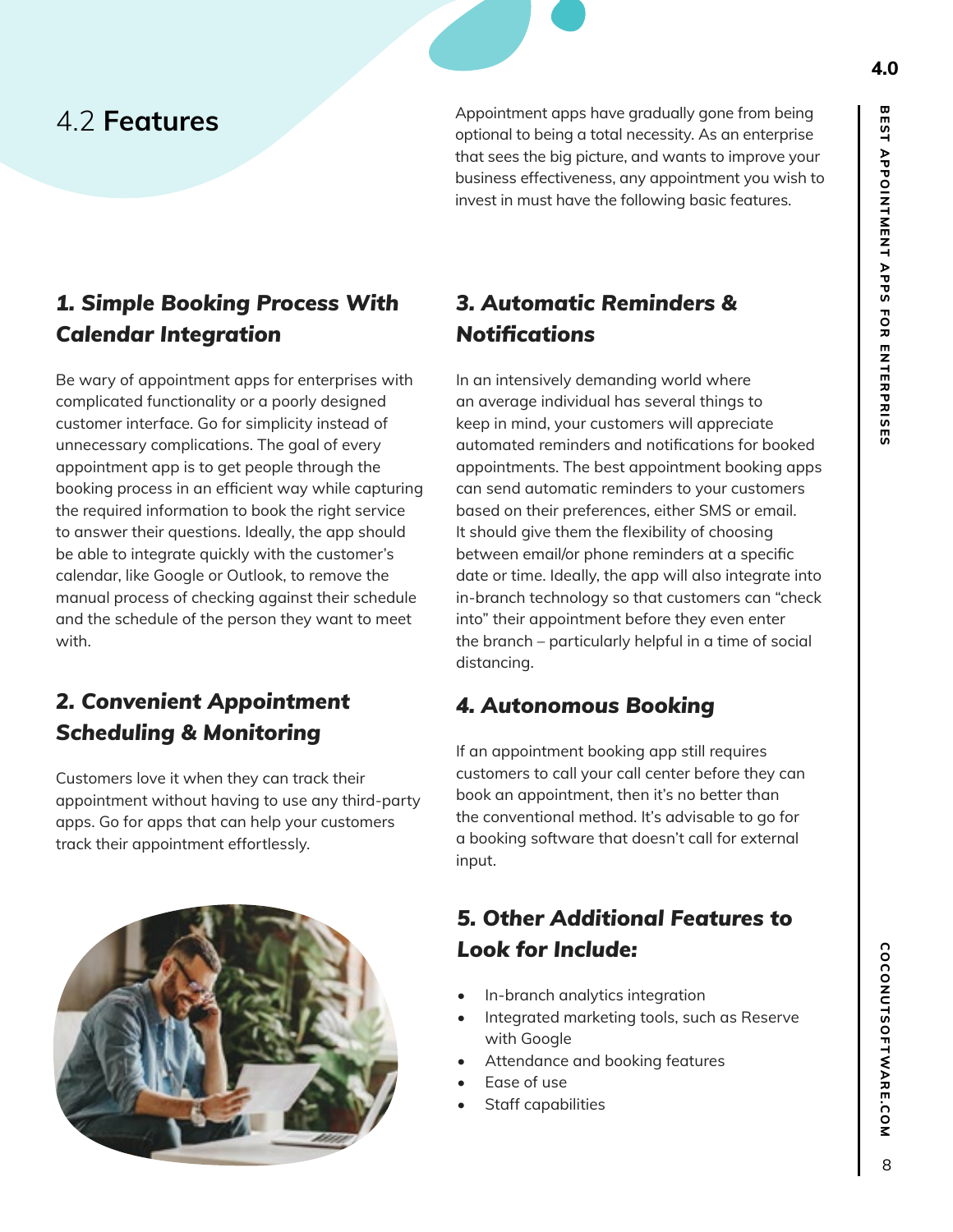## 4.3 **Best Appointment Booking Apps**



#### *[Acuity Scheduling](https://acuityscheduling.com/#gref)*

If your customers are looking to customize appointment plans and you're an SMB like a hair salon, car mechanic, or pet groomer, Acuity Scheduling has got you covered. On this platform, you can set up in-take forms that customers can use to pay for services in advance. You can even set up recurring appointments. Better yet, the platform allows you to accept coupon codes and enable service-add-ons for each customer's appointment.

Customers also have the option of rescheduling and canceling appointments. However, you reserve the choice to decide how often they can make these changes. The fun part is that you can use a direct link to this appointment booking app or embed it into your website for a seamless customer experience.

As an incentive, the app allows your customers to access the schedule and make changes to the availability on the go right from their iOS or Android devices.



We've reviewed some appointment booking apps you can implement to provide an appointment booking process to your current and future customers.



#### *[Coconut Software](http://www.coconutsoftware.com)*

This software was designed to specifically meet the financial services industry's needs, particularly banks, credit unions, wealth management, and tax preparation companies. This appointment scheduling app handles the typical engagement workflows and appointment requests financial institutions receive, facilitating ease of booking management regardless of your customers' location. It has also been designed with your staff in mind, with operational tasks and a user interface designed to help your employees get to the information they need quickly and properly prepare for engagements with customers.

Your customers seamlessly proceed through the appointment booking process by selecting the type of service, location, meeting method, and even language spoken using real-time updates. Quick access shortcuts enable the frictionless process that automatically translates to higher conversions (booked appointments) and improved customer satisfaction (through higher NPS).

One of the coolest things about this appointment app is that they also offer a lobby and visitor management solution that will help you match up the pre-appointment behaviors (how they found your website, then clicked on the Book An Appointment link, then proceeded through to book an appointment) with the actual in-branch experience (tracking wait times, branch busy times, most popular services, etc.). This means that your organization's leadership has lots of data available to make better workforce management and branch utilization decisions.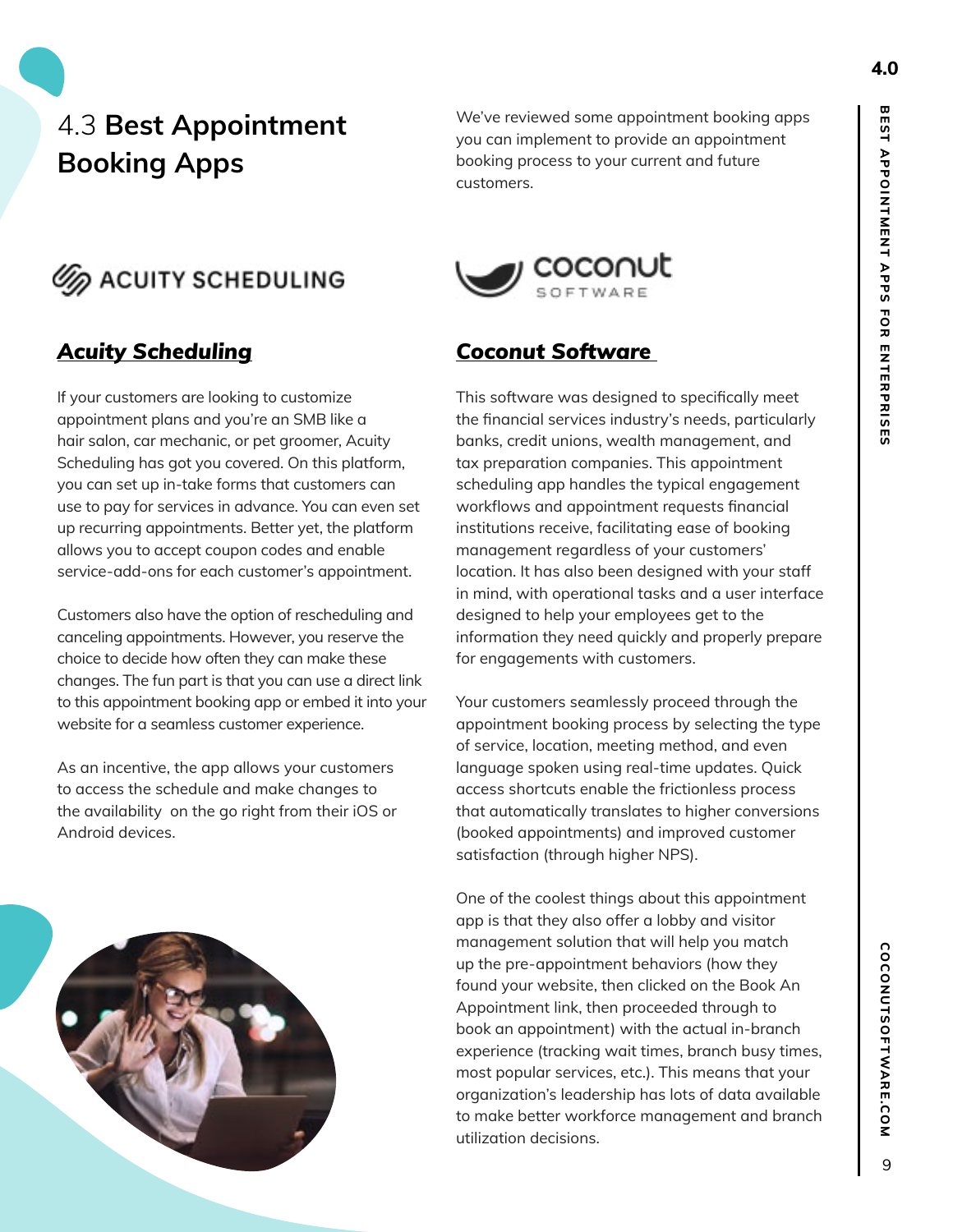## **SimplyBook.me**

#### *[SimplyBook.me](https://simplybook.me/en/)*

If you have international customers, then this might be the best appointment app for you. They offer their service in 32 languages and have foreign payment options to reduce foreign exchange hassles.

You can select from 24 payment options and choose the one that's best for your customers. It also comes with a pretty straightforward setup that allows you to design your appointment plans quite easily with different colors. Moreover, you don't need to have a website to use this appointment booking app to offer online bookings and can simply use Facebook and Instagram.

Furthermore, you can easily track your business activity from cancellations to rescheduled appointments.



#### *[Genbook](https://www.genbook.com/)*

This app is suitable for customers that often have a lot of free time in their schedules. It allows them to quickly fill-in appointment spaces with other plans at the last minute and turn them into revenue-making appointments. Here, they can determine what timeframe qualifies for last-minute bookings. This would be particularly helpful for businesses such as nail salons, barbershops, yoga studios, or retail shopping.

This appointment app allows you to block off vacation time without closing each appointment time. You can simply take service dates off the platform by crossing off the dates and services and ensuring that no customer will have a cold reception.

If you have an appointment time that fills up quickly, customers have the option of joining a waiting list. Likewise, they'll be notified if there is an opening for their preferred time and service.

Finding an ideal appointment booking app can change the course of your business.

Having the best appointment booking app is a step in the right direction for your business. However, it won't do much for your business if you don't know how to utilize it. Up next, we'll discuss how to use the engagement analytics pulled from appointment planner apps. This knowledge will allow you to understand how engaged your customers are in your services.

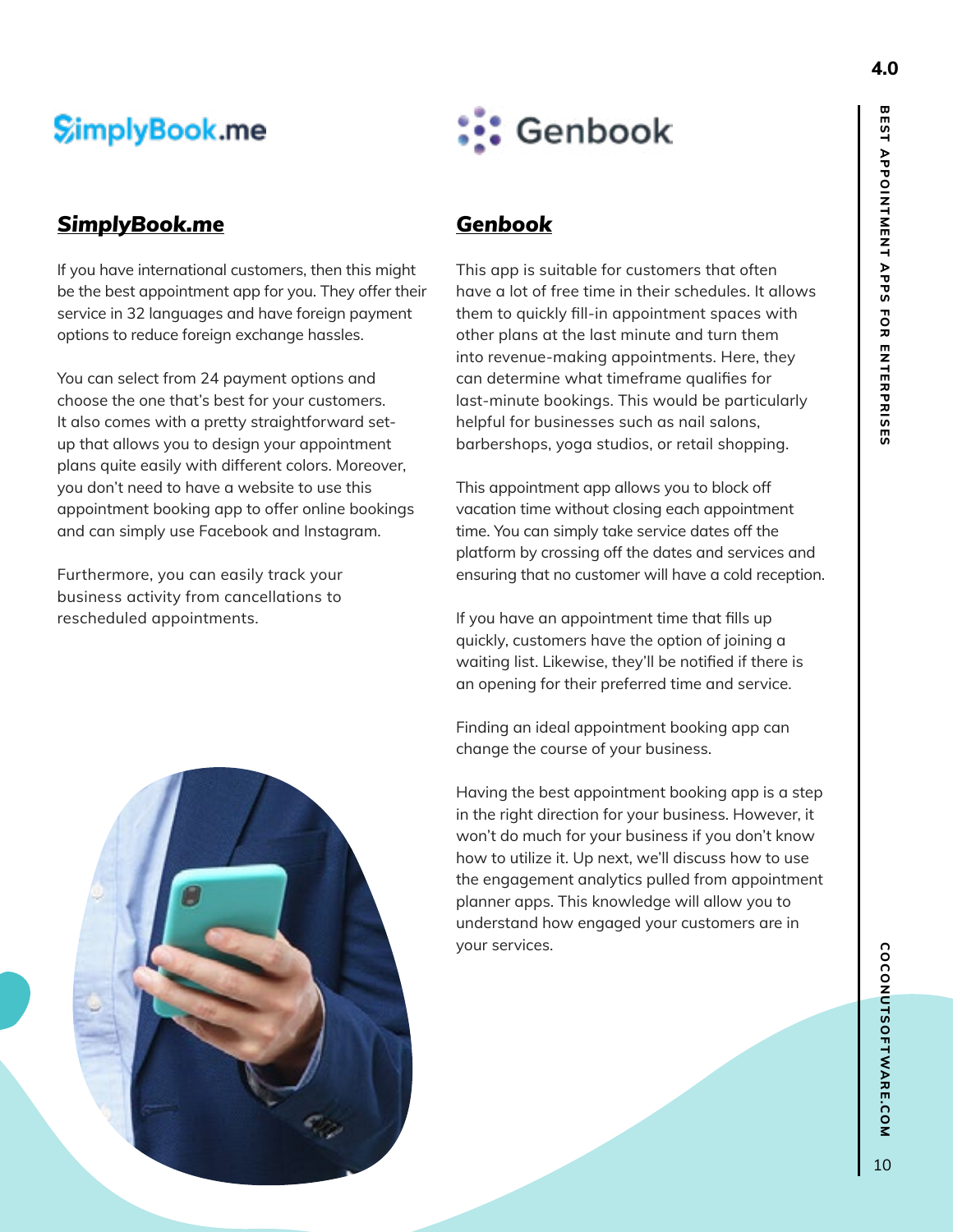## <span id="page-10-0"></span>*Impact of a queue management 5.0 software on staff productivity*

11

How to effectively manage on-location traffic of customers and queues has been an issue most servicebased companies are yet to fully solve. The ability to effectively manage customers has a telling effect on customer experience, and by extension, company revenue. Likewise, there are several queue management software available, and most companies are seriously considering them to serve their customer base more effectively, particularly during COVID-19.

So, how does having a queue management software app enhance staff productivity and customer experience?

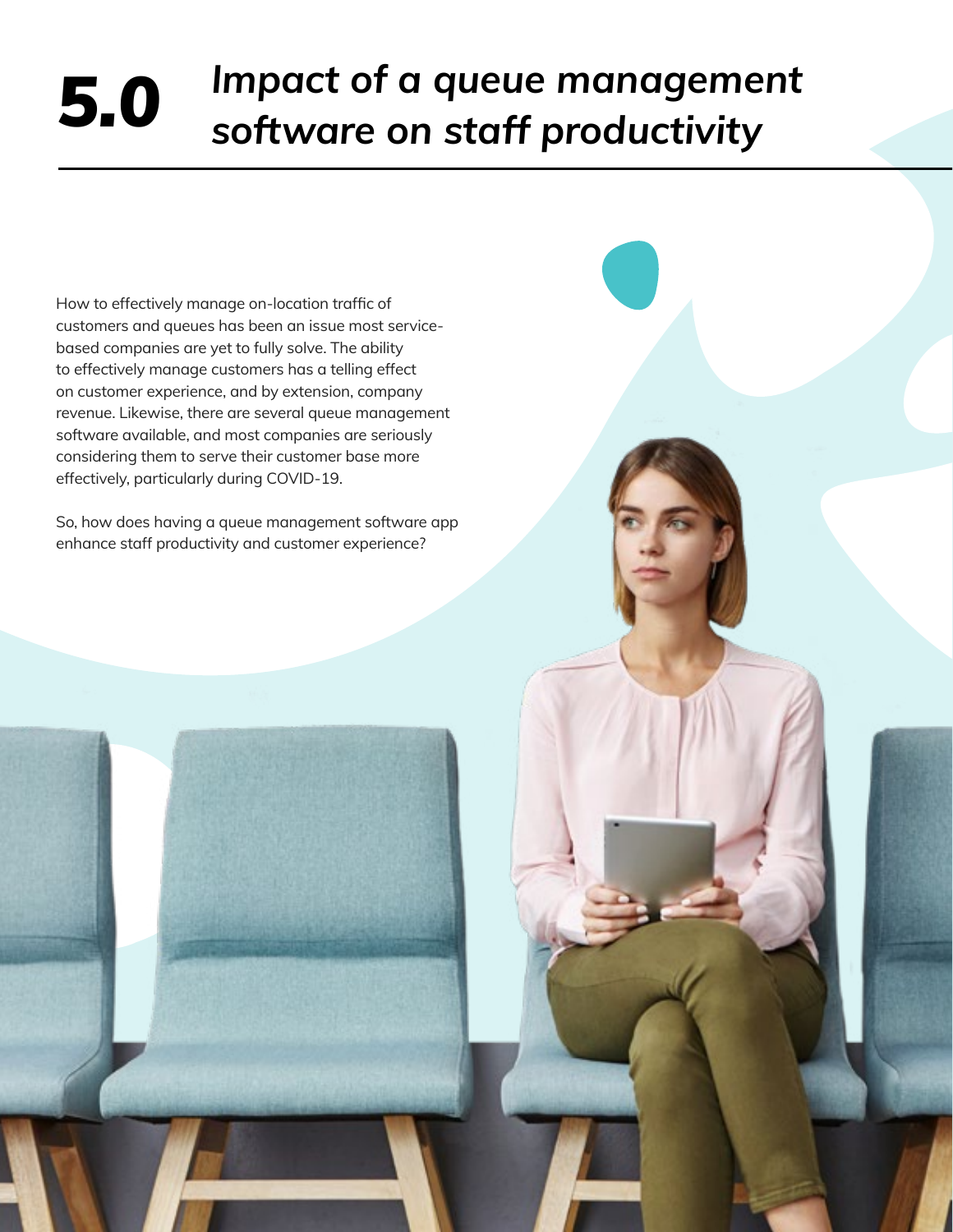**COCONUTSOFTWARE.COM** 

 $12$ 

## 5.1 **Enhance Staff Productivity**

Effective queue management software allows each staff to manage queues from a dashboard where they can see customers who are waiting to be served, both as walk-ins and as prebooked appointments. On the plus side, queue management software provides employees with advanced knowledge of each customer's needs or query, as well as a centralized place to see which staff are working and available to help with queries and a place to manage notifications to waiting customers. Providing staff with a better line of sight into wait times, queue length, and types of help required means they can more effectively answer customer questions and facilitate more effective foot traffic management. In the end, customers are happy, and staff members aren't frustrated.

## 5.2 **Streamline Operations Seamlessly**

A queue management software gives staff members informative data they can harness to better serve customers. With a queue management system in place, employees can move customers up and down the queue and prioritize important issues. Staff can also automatically notify waiting customers when they are up next. Managers can also use queue management software to see how customers are being served and know each employee's performance. This is helpful as it allows the manager to identify areas of strength and where additional coaching is required to keep up with expected performance. Managers can also use it to assign complex projects to more efficient staff members.

### 5.3 **Gain Customer Insights**

This is one of the overlooked benefits of queue management software. Queue management software gives you individual insights on every one of your customers, allowing you to know how your customers behave pre-, during, and post-appointment. The best software will integrate into your CRM tools and leverage APIs to provide complete journey tracking: from the initial website visit to booking an appointment to visiting a branch or completing a meeting over the phone.

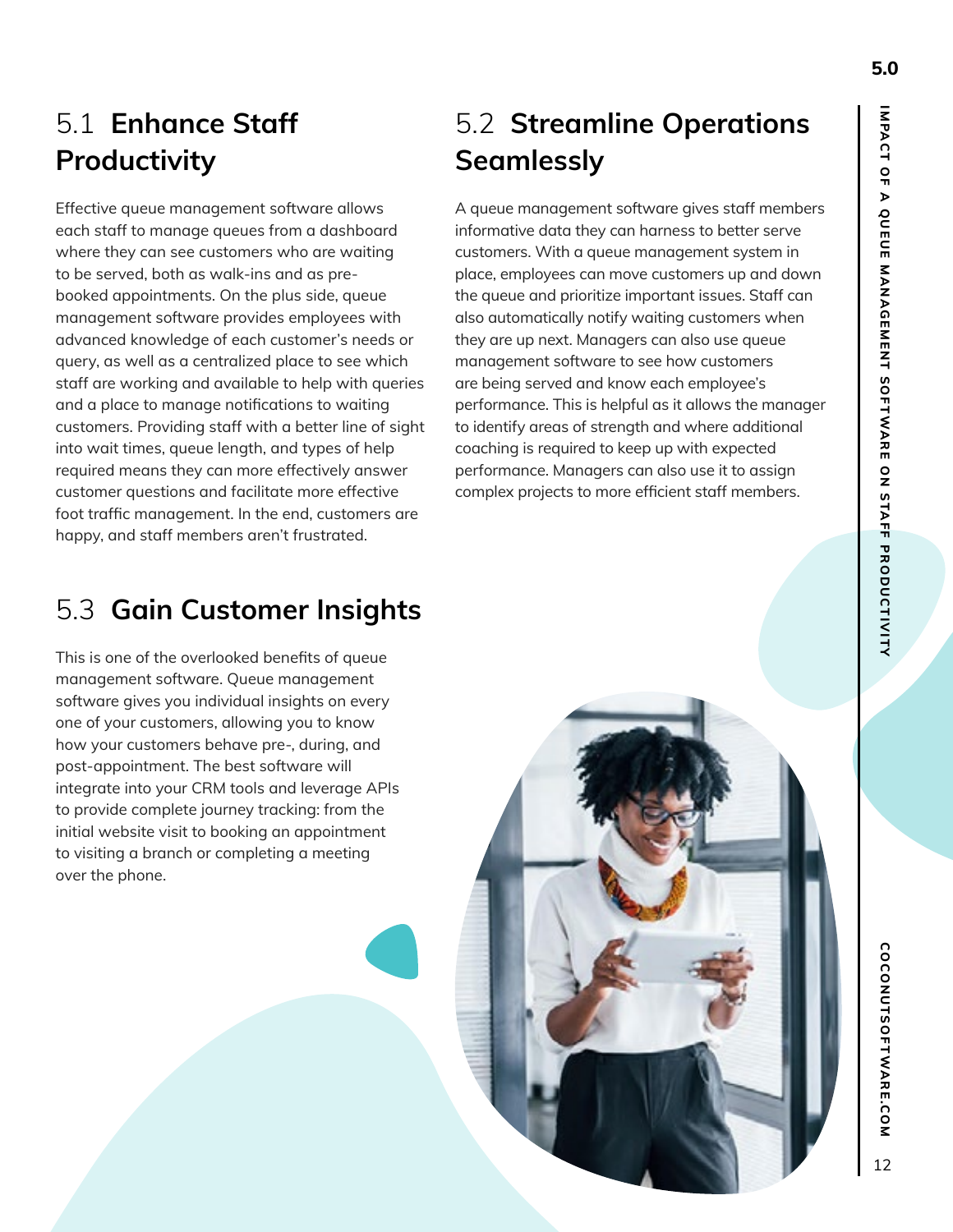## <span id="page-12-0"></span>*How appointment web apps are driving 6.0 revenue in banks & credit unions*

Generating revenue for banks, credit unions, wealth management firms, and tax preparation companies are dependent on how well you can meet your customers' demands and cultivate an excellent customer experience. Most of these expectations originate with initial touchpoints with your staff, often through phone calls, video conferences, website visits, emails, or inbranch discussions.

Meeting customer expectations has necessitated the need for financial institutions to employ appointment web apps in their day-to-day businesses to simplify and automate appointment activities, subsequently boosting the revenue of the banks and credit unions who use them. We'll be looking at how appointment web apps have been driving revenue specifically for banks and credit unions.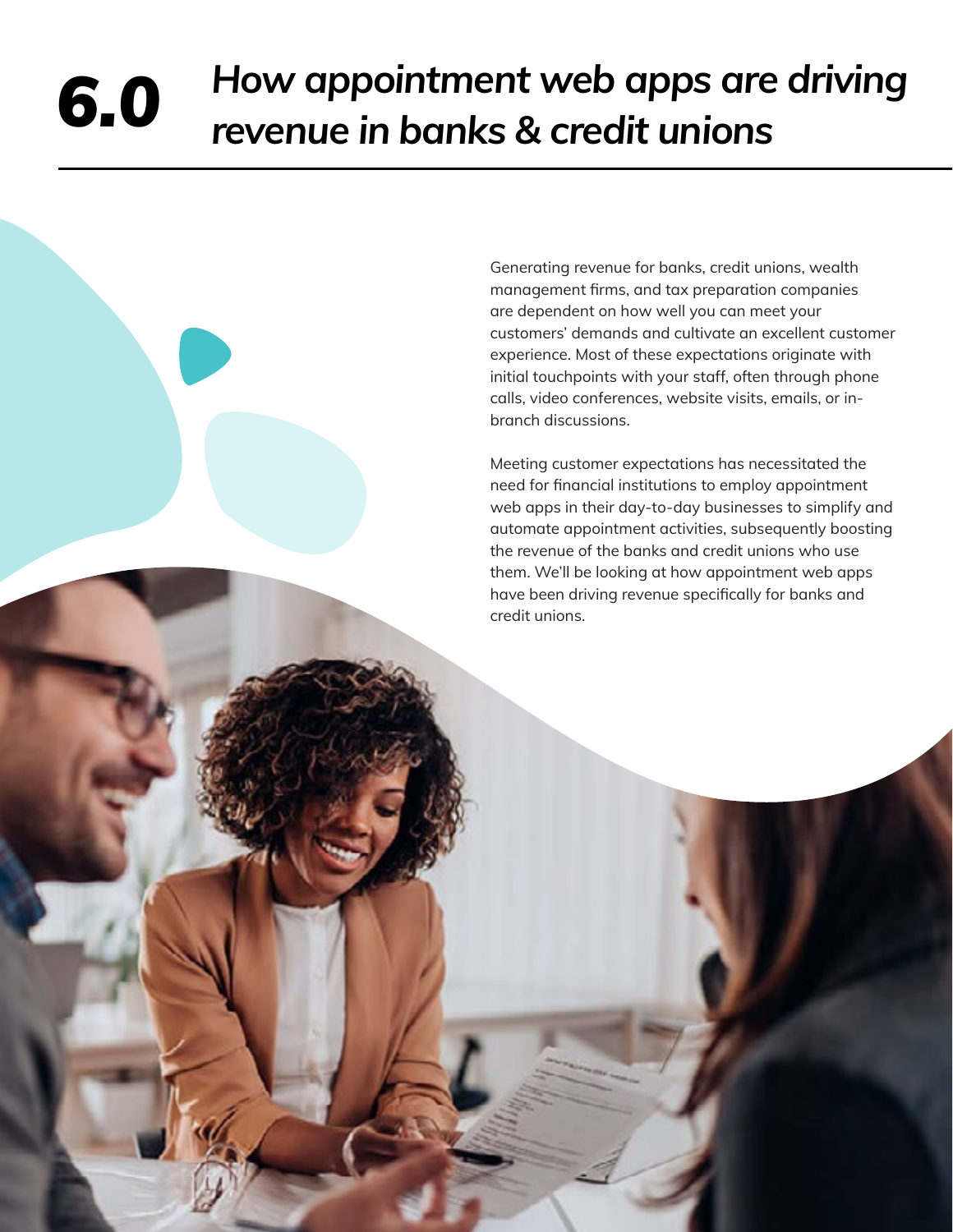### 6.1 **Reduce Operation Costs**

When there is an influx of customers, most bank managers feel the need to employ more hands on deck. In most cases, this doesn't do much other than increase the bank's operational cost and headcount. Plus, the bank is likely to remain shorthanded as some or more customers would still be unattended unless branch traffic follows very predictable patterns, the odds of over or understaffing remain.

With appointment web apps in place, managers can reduce the operational costs and optimize staff time. When customers can book appointments effortlessly ahead of time, managers gain insight into when pre-booked appointments will happen (as well as the anticipated cancel/no show rates) and can staff accordingly as well as better manage any walk-ins that occur. Banks or credit unions won't have overcrowded lobbies as, ideally, the majority of customers will only be present at their pre-booked appointments.

## 6.2 **Gaining Insight Into the Customer Experience**

32% of financial institutions surveyed in a recent [report](https://thefinancialbrand.com/104963/banking-digital-customer-experience-journey-mapping-metrics-trends/) stated that they did not use any customer engagement tracking, with 67% of surveyed organizations not using an omnichannel customer experience platform. This means that a healthy portion of your competition is not properly tracking their customer information, likely missing out on an incremental share of wallet, and making it easier for your organization to win over their customers. Appointment web apps are a significant way to gather these key pieces of data about customers in order to drive revenue-generating behaviors, both from their staff and customers. This allows financial institutions to optimize their services to give their customers the best possible experience, strengthening loyalty and customer retention.

## 6.3 **Optimize Staff Time**

Revenue generation by front line staff is often a key part of their performance metrics and is, therefore, a top priority for employees. With appointment web apps, you can assign simple, lower-value tasks to certain individuals while your more efficient or advisory employees handle the higher value, revenue-generating activities.

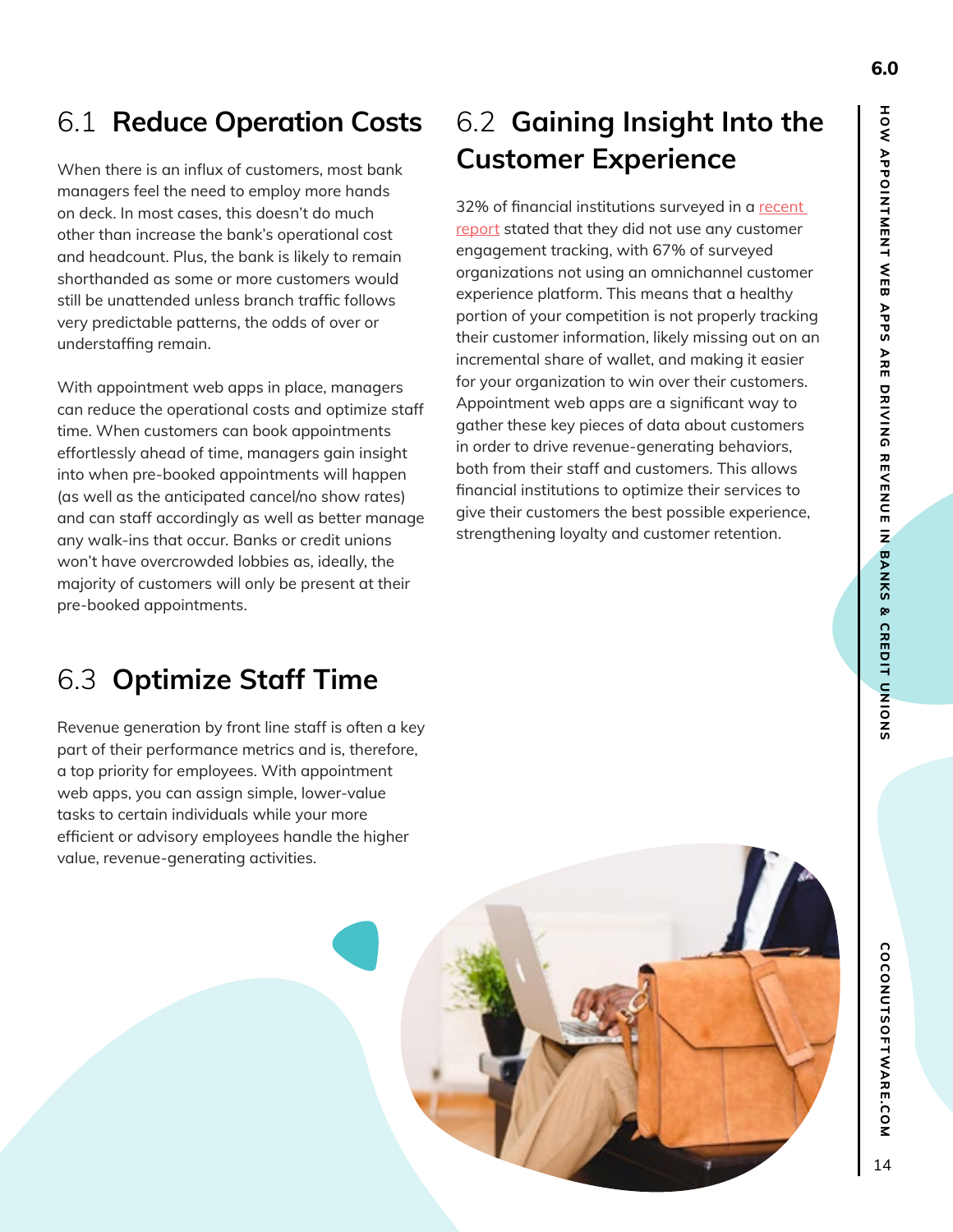## <span id="page-14-0"></span>*Why online booking systems are required for better retail banking customer experience 7.0*

The best way for retail banks to drive revenues is to satisfy the increasing demand for exceptional and quality customer experience. New products are being launched daily through novel channels. One of the innovations changing the landscape of retail banking is online booking systems.

Here, we will explore why online booking systems remain crucial for improved customer experience in retail banking.

Mobile banking has transformed global banking significantly. For example, payments out via mobile devices were projected to reach a whopping [\\$2849](https://www.persistencemarketresearch.com/market-research/mobile-payment-transaction-market.asp)  [billion in 2020](https://www.persistencemarketresearch.com/market-research/mobile-payment-transaction-market.asp). Digital transaction preferences have [skyrocketed](https://www.mckinsey.com/industries/retail/our-insights/adapting-to-the-next-normal-in-retail-the-customer-experience-imperative) all over the world, thanks to Covid-19 restrictions. Of these everyday transactions, mobile devices have a sizable share.

However, despite the rise of digital transactions, a considerable percentage of customers still need to visit their bank or credit union to complete certain processes such as loan interviews, mortgage applications, investment advising, and document sign-offs. This validates the need for an online booking system to efficiently and effortlessly book these meetings ahead of time.

Here are a few reasons why online booking systems will improve the customer experience for retail banking customers.

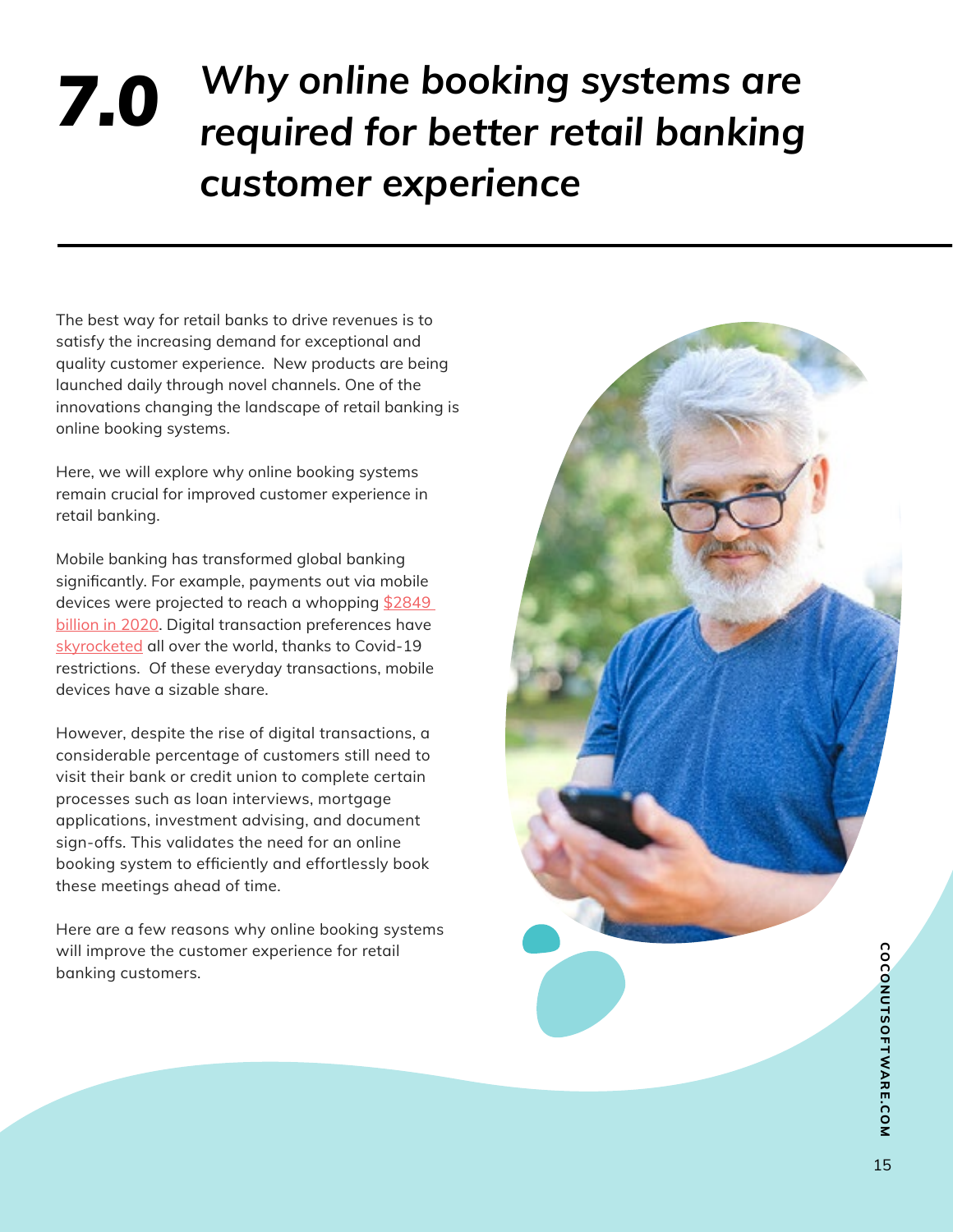There is a clear and robust relationship between customer experience and enterprise growth, as we illustrated earlier. Excellent customer experience drives revenue growth, while one-on-one meetings with customers give the bank a chance to better understand their customers. However, if a customer has to expend significant time and energy, particularly if the meeting method is inconvenient, the personal touch becomes irritating rather than helpful. Convenience is one of the surest ways to keep your customers loyal.

## 7.2 **Reduce Calls to the Call Center**

For banking establishments, the call center is a vital structure. While more convenient than being forced to visit a branch, it's inevitable that your customers will be put on hold while staff attends to others. Valuing your customers' time and understanding that they are busy and will not hesitate to switch to your competitor if they aren't feeling respected is a powerful reason to integrate with an online booking system. Customers looking to book appointments can do so without having to wait on the phone. And even better, through these digital support channels, may even get their question answered without having to talk to anyone at all.

## 7.3 **Flexibility**

Most banks don't operate during evenings, weekends, and holidays. However, the need to perform a banking transaction is 24/7. Instead of forcing your customers to abide by your working hours, online booking systems provide them the flexibility to book at any time of the day, between putting children to bed, cleaning the house, completing their jobs, and juggling their schedule. 40% of Coconut Software's customers book appointments outside of working hours – are you prepared to miss out on 40% of appointments simply because you don't have an online appointment scheduling solution available?